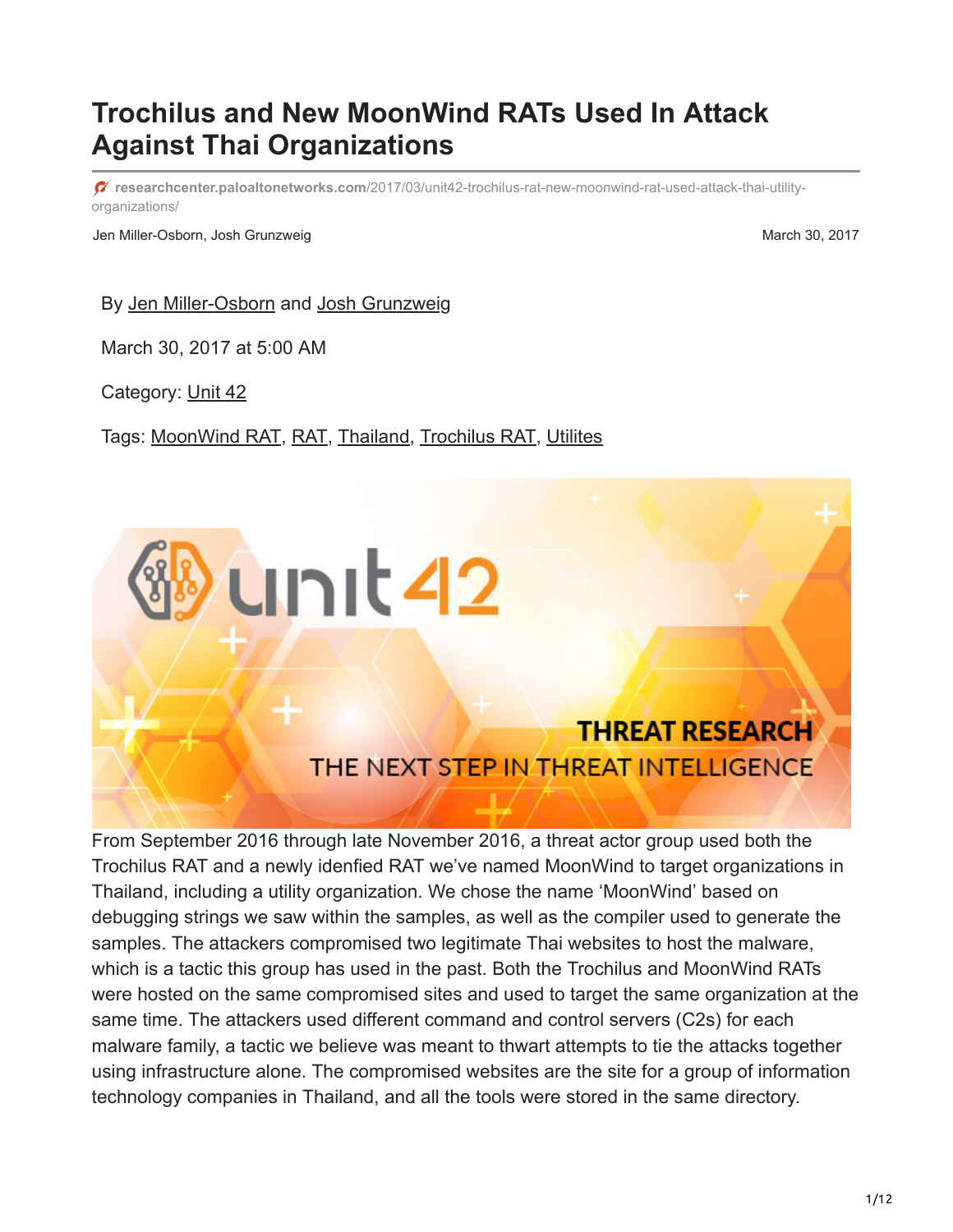We were also able to find a post-compromise tool along with the two RATs, which afforeded us insight into one of the tools the attackers used once they gained a foothold inside an organization. In addition to Trochilus and MoonWind we found Mimikatz, a popular credential harvesting tool.

Further research led us to additional MoonWind samples using the same C2 (dns[.] webswindows [.]com) but hosted on a different compromised but legitimate website. The attacks in that case took place in late September to early October 2016 and the attackers stored the MoonWind samples as RAR files, while in the November attacks the RATs were stored as executables. We were not able to find additional tools, but the attackers again compromised a legitimate Thai website to host their malware, in this case the student portal for a Thai University.

# **MoonWind Analysis**

The MoonWind sample used for this analysis was compiled with a Chinese compiler known as [BlackMoon](https://www.proofpoint.com/us/threat-insight/post/Updated-Blackmoon-Banking-Trojan), the same compiler used for the **BlackMoon banking Trojan. While a number** of attributes match the BlackMoon banking Trojan, the malware is not the same. Both malware families were simply compiled using the same compiler, and it was the BlackMoon artifacts that resulted in the naming of the BlackMoon banking Trojan. But because this new sample is different from the BlackMoon banking Trojan, we have named it MoonWind, by combining the BlackMoon compiler artifacts with the embedded string below:

## E:\StarWind\FW\_Project\_RTPD-PIBICs\Table.ini

When MoonWind first runs, it will copy itself to one of the following locations with a filename of 'svcohos.exe':

- C:\Documents and Settings\All Users\Ufyaginptxb\
- C:\Users\All Users\
- C:\PorgramData\
- C:\Program Files\Common Files\

It then executes a new instance of itself in a new process. Also, it will remove the original file via the following command that is executed in a batch script named 'date.bat'.

1 cmd /c timeout /t 6 & del "C:\ProgramData\Ufyaginptxb\svcohost.exe" & del date.bat

During this routine, a randomly generated victim identifier will be created and written to a file named 'micr.ini'. This file is located in the same path as the malware. The following contents represent an example of a victim ID contained in this file:

1 [mic]

2 Mic=2199LLLLLL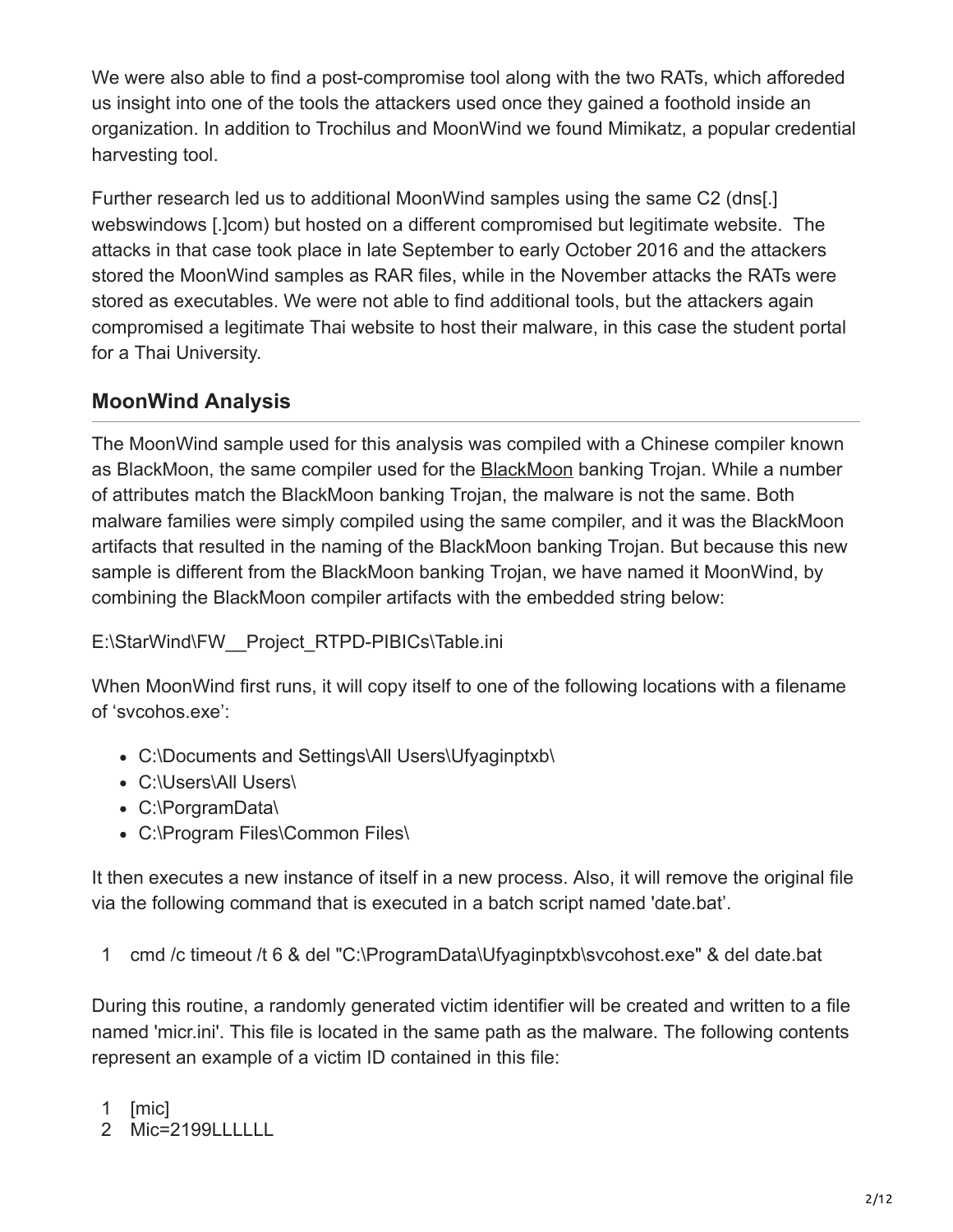During the install routine, the malware will also setup a timer that will execute a file named 'sevrsvos.exe'. This sample (815df680be80b26b5dff0bcaf73f7495b9cae5e3ad3acb7348be188af3e75201) acts as a runtime persistence mechanism. It installs itself as a service with the following properties:

**Service Name:** Windows Ejlptxtxbfjn Rvzd **Display Name:** Windows Ejlptxtxbfjn Rvzd **Description:** Windows Ejlptxtxbfjn Rvzd Hlptxbfjnr **Startup Type:** Automatic

This service serves the single purpose of checking every 60 seconds if the 'svcohos.exe' process is running. If not, the service will spawn a new instance of it. In doing so, this secondary malware sample acts as both a runtime persistence mechanism, as well as a persistence mechanism across reboots.

After installation, a keylogging routine begins. The malware writes keystrokes and window information to a filename in the present working directory with the following filename:

jop[year][month][day][hour][minute][seconds].zip

Additionally, it writes a 'win.ini' file that contains this file path above.

The malware proceeds to collect the following victim information:

- Hostname
- Username
- Windows version
- IP address
- Current time
- RAM amount
- Number of total drives
- Number of removable drives
- Unique victim identifier

After this information is aggregated, MoonWind enters its command and control loop, and begins reaching out to the servers and ports specified in its configuration embedded in the svcohos.exe file. The following remote hosts were specified in this particular sample:

dns.webswindows[.]com|80 dns.webswindows[.]com|443 dns.webswindows[.]com|53 dns.webswindows[.]com|8080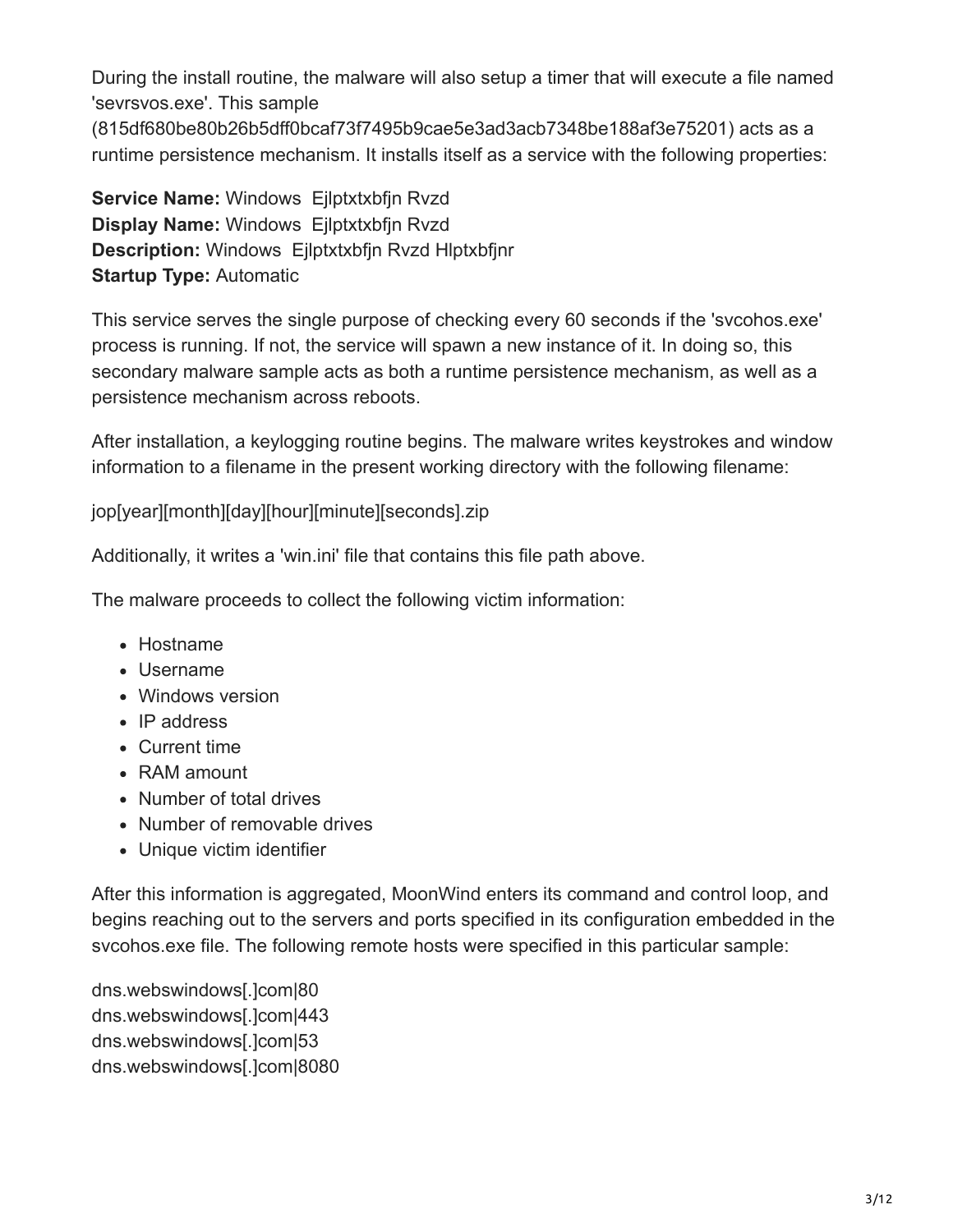While the ports associated with this sample's configuration pertain normally to HTTP, HTTPS, or DNS, network communication takes place via raw sockets. The malware first receives data, which has the following format as shown in Figure 1:

00000000 45 4d 53 47 30 30 30 36 1a 00 00 00 00 00 00 00 EMSG0006 Header  $1.1.1.1.1.1.1$  $...$  <Msg 0006>6</ 00000010  $\overline{30}$  $\overline{36}$ la 00 00  $00$  $3<sup>c</sup>$  $4d$ 73 67  $30$  $30$  $36$  $3e$  $3c$   $2f$ Data  $Msg0006> \&L...$ 00000020 4d 73 67 30 30 30 36 3e 26 4c 9b f8 14 7e

### *Figure 1 C2 to MoonWind communication*

Digging into the packet further, we can break out individual pieces, as seen in Figure 2:



#### *Figure 2 MoonWind network communication packet format*

The encrypted data portion is encrypted via RC4 with the following static key:

HHSADh!@#\$YUAGEWYGhjfsjd5465fsaQWAFGDA/jfdafdjhhasgfh==

In the above example, the encrypted data decrypts to '\x20\x20\x20\x20\x20\x20', or six spaces. This particular command requests that the malware send the previously collected victim information.

The data returned by MoonWind has the same format, however, uses the following static key for encryption instead:

SSHqWSSAFdhjklfahj!@##4\*&&!!HQ12785452!@!!\$\$\$32#@\$\$11!!

An example of such data returned by the malware can be seen below in figure 3.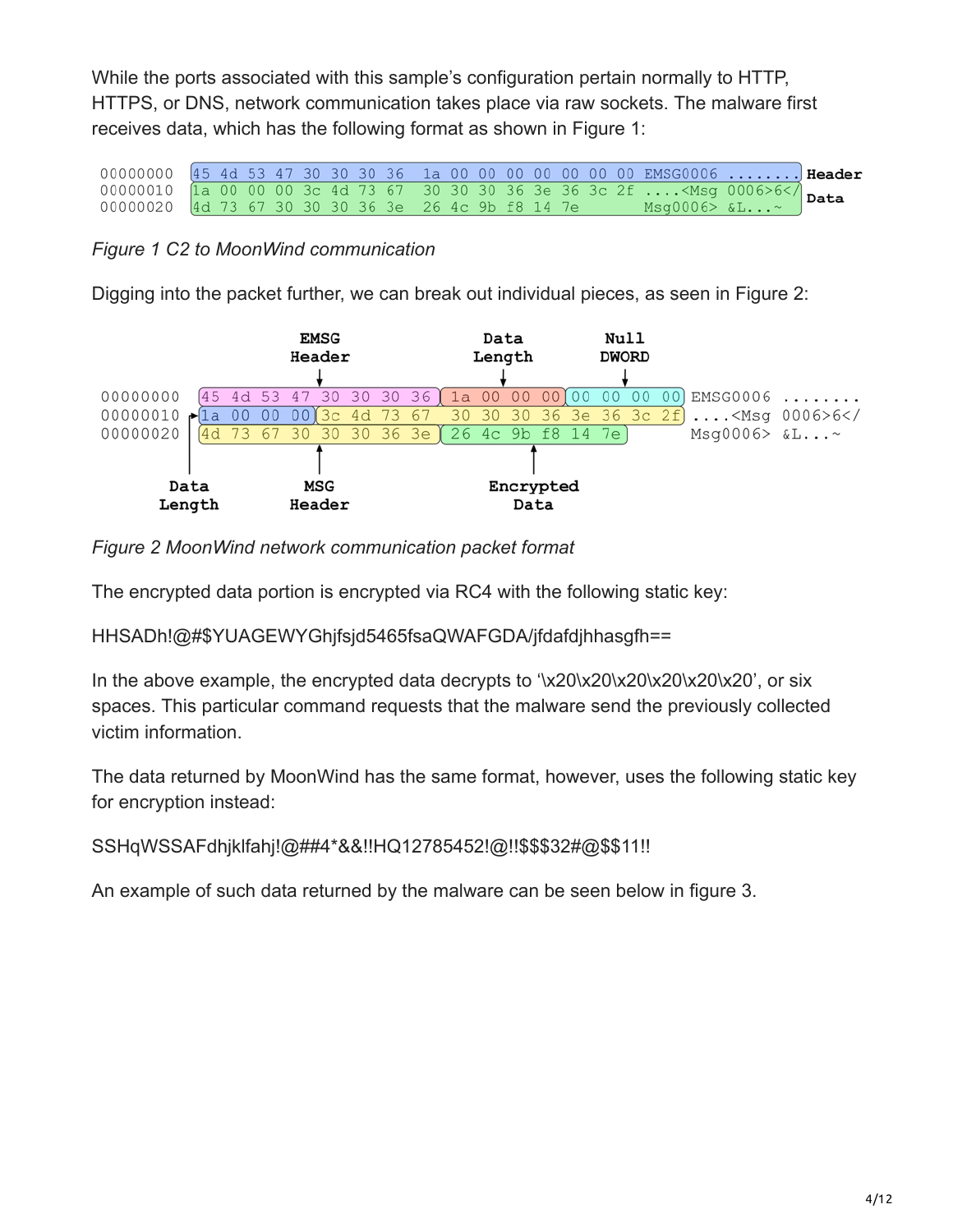| 00000000 |      |      |    |                         |  |            |    |  |  |  | $45$ 4d 53 47 30 30 31 31 $\circ$ 65 00 00 00 00 00 00 00 00 EMSG0011    |  |
|----------|------|------|----|-------------------------|--|------------|----|--|--|--|--------------------------------------------------------------------------|--|
| 00000010 |      |      |    |                         |  |            |    |  |  |  | $c5$ 00 00 00)3c 4d 73 67 30 30 31 31 3e 31 37 35 <msg 0011="">175</msg> |  |
| 00000020 |      |      |    |                         |  |            |    |  |  |  | $[3c 2f 4d 73 67 30 30 31]$ 31 3e 4b da 23 f0 10 99 K.#                  |  |
| 00000030 |      |      |    | b6 c4 61 a3 6d d8 62 95 |  |            |    |  |  |  | 80 26 69 1c 5c al 58 b7 a.m.b. .&i.\.X.                                  |  |
| 00000040 |      |      |    | 1c 5c de 77 19 80 28 ab |  |            |    |  |  |  | 6c ce 8c 91 71 85 78 b8 .\.w (. 1q.x.                                    |  |
| 00000050 |      |      |    | 48 ae 65 16 ee 07 46 c3 |  |            |    |  |  |  | 97 f3 15 c2 d4 39 1b 3a H.eF. 9.:                                        |  |
| 00000060 |      |      |    | 05 bf 25 ad dd ec 22 45 |  |            |    |  |  |  |                                                                          |  |
| 00000070 |      |      |    | c3 40 54 3c 41 1a 75 fa |  |            |    |  |  |  | 5a d0 e2 96 34 a2 04 d2 .@T <a.u. td="" z4<=""><td></td></a.u.>          |  |
| 00000080 |      |      |    | b3 65 d4 3d a1 f6 69 cd |  |            |    |  |  |  | ef 41 b2 15 e3 d8 1b 36 .e.=i. .A6                                       |  |
| 00000090 |      |      |    | 7c b1 35 8f 41 62 0b e5 |  |            |    |  |  |  | 4f 5e 2b 01 62 b7 75 63   .5.Ab 0^+.b.uc                                 |  |
| 000000A0 |      |      |    | 8b c5 1b d3 75 3a e9 a2 |  |            |    |  |  |  | d0 23 c3 64 09 58 3d 1a  u: . $\#$ .d.X=.                                |  |
| 000000B0 |      |      |    | fe c6 5e b3 24 68 bf 3d |  |            |    |  |  |  | d6 a7 51 ac eb fc a2 c5 $\sin = .0$                                      |  |
| 000000C0 |      |      |    | b2 96 ff 76 58 61 6c 5a |  |            |    |  |  |  | 29 11 8f b7 2f 23 c4 93  vXalZ )/#                                       |  |
| 000000D0 | 189. | - 87 | 44 | 6380                    |  | $c1$ f5 17 | 19 |  |  |  |                                                                          |  |
|          |      |      |    |                         |  |            |    |  |  |  |                                                                          |  |

#### *Figure 3 MoonWind to C2 communication*

When decrypted, we see the data shown in Figure 4. Note that the first six bytes contains the return command ('WYR002'), followed by the payload. The payload contains information previously discussed, delimited by '\*/\*'. Certain variables, such as 'cdg' and 'ip' are hardcoded. We also see what is most likely a malware versioning string at the end (V2.1). This string is also hardcoded to the sample.

00000000: 57 59 52 30 30 32 57 49 4E 2D 4C 4A 4C 56 32 4E WYR002WIN-LJLV2N 00000010: 4B 49 4F 4B 50 2A 2F 2A 4A 6F 73 68 20 47 72 75 KI0KP\*/\*Josh Gru 00000020: 6E 7A 77 65 69 67 2A 2F 2A 63 64 67 2A 2F 2A 57 nzweig\*/\*cdg\*/\*W 00000030: 69 6E 64 6F 77 73 20 37 20 55 6C 74 69 6D 61 74 indows 7 Ultimat 00000040: 65 20 78 38 36 20 28 53 65 72 76 69 63 65 20 50 e x86 (Service P 00000050: 61 63 6B 20 31 2C 42 75 69 6C 64 3A 37 36 30 31 ack 1, Build: 7601 2A 31 37 32 2E 31 36 2E )\*/\*ip\*/\*172.16. 00000060: 29 2A 2F 2A 69 70 2A 2F 00000070: 31 2E 31 37 34 2A 2F 2A 36 30 2A 2F 2A 31 32 3A 1.174\*/\*60\*/\*12: 00000080: 32 35 3A 31 31 2A 2F 2A 31 35 38 33 2A 2F 2A 32 25:11\*/\*1583\*/\*2 31 39 39 4C 4C 4C 4C 4C \*/\*0\*/\*2199LLLLL 00000090: 2A 2F 2A 30 2A 2F 2A 32 000000A0: 4C 2D 41 2A 2F 2A 56 32 2E 31  $L-A*/*V2.1$ 

*Figure 4 Decrypted data sent by MoonWind*

In total, MoonWind has 73 possibly commands that it can accept. We have not yet fully researched all of the commands, but the majority of them have been identified, as we can see in the Appendix.

# **Conclusion**

Trochilus was first reported by Arbor Networks in their [Seven Pointed Dagger](https://www.arbornetworks.com/blog/asert/wp-content/uploads/2016/01/ASERT-Threat-Intelligence-Brief-2015-08-Uncovering-the-Seven-Point-Dagger.pdf) report tying its use to other targeted Southeast Asia activity. The activity dates to at least 2013 and has ties to multiple reports by other researchers. It is highly likely MoonWind is yet another new tool being used by the group or groups responsible for that activity, indicating they are not only still active but continuing to evolve their playbook.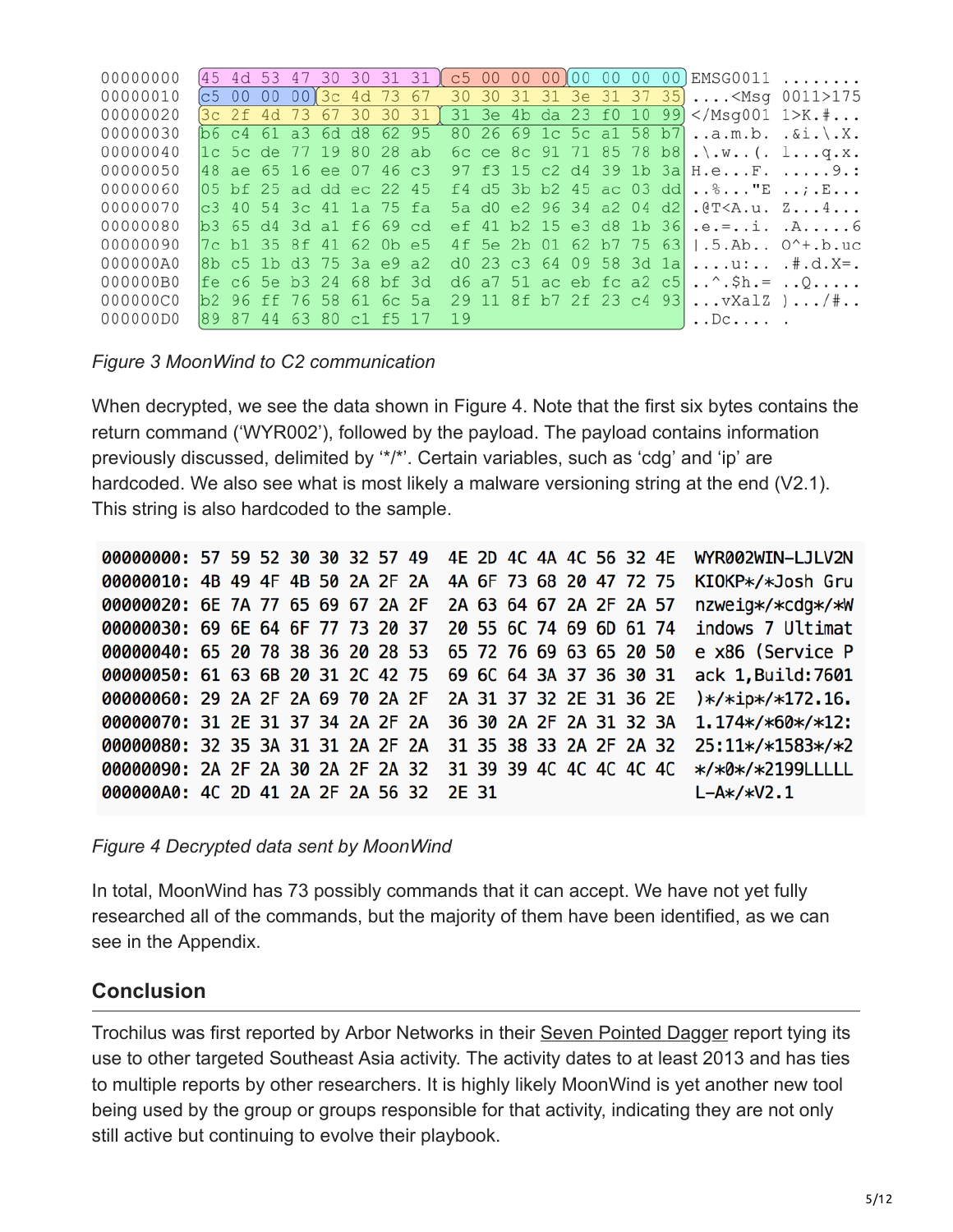Palo Alto Networks customers are protected from this threat in the following ways:

- The malware discussed in this report is blocked by WildFire and Traps
- The domain names included in this report are blocked by Threat Prevention

AutoFocus subscribers can investigate the activities further with the following tags:

- [Trochilus](https://autofocus.paloaltonetworks.com/#/tag/Unit42.Trochilus)
- [MoonWind](https://autofocus.paloaltonetworks.com/#/tag/Unit42.MoonWind)

# **Appendix**

#### **MoonWind Commands**

| <b>Command</b>           | <b>Description</b>                                                   | <b>Response</b><br><b>Command</b> | <b>Notes</b>                                                                                                                                                   |
|--------------------------|----------------------------------------------------------------------|-----------------------------------|----------------------------------------------------------------------------------------------------------------------------------------------------------------|
| \x20\x20\x20\x20\x20\x20 | Returns<br>collected victim<br>information.                          | <b>WYR002</b>                     |                                                                                                                                                                |
| <b>WYR002</b>            | Null command.                                                        | None                              |                                                                                                                                                                |
| <b>WYR003</b>            | Spawns<br>message box<br>that allows<br>victim to send<br>a message. | <b>WYR003</b>                     |                                                                                                                                                                |
| <b>WYR005</b>            | <b>Modifies</b><br>services.                                         | <b>WYR005</b>                     | Subcommands of either 'fuwu'<br>(create service), 'exit' (stop<br>service), 'stop' (pause service),<br>'reun' (continue service), or<br>'yrun' (start service) |
| <b>WYR006</b>            | Returns a list<br>of running<br>processes.                           | <b>WYR006</b>                     |                                                                                                                                                                |
| <b>WYR007</b>            | Kills specified<br>process.                                          | None                              |                                                                                                                                                                |
| qdcmdl                   | Spawns an<br>interactive<br>shell.                                   | cmdok1                            |                                                                                                                                                                |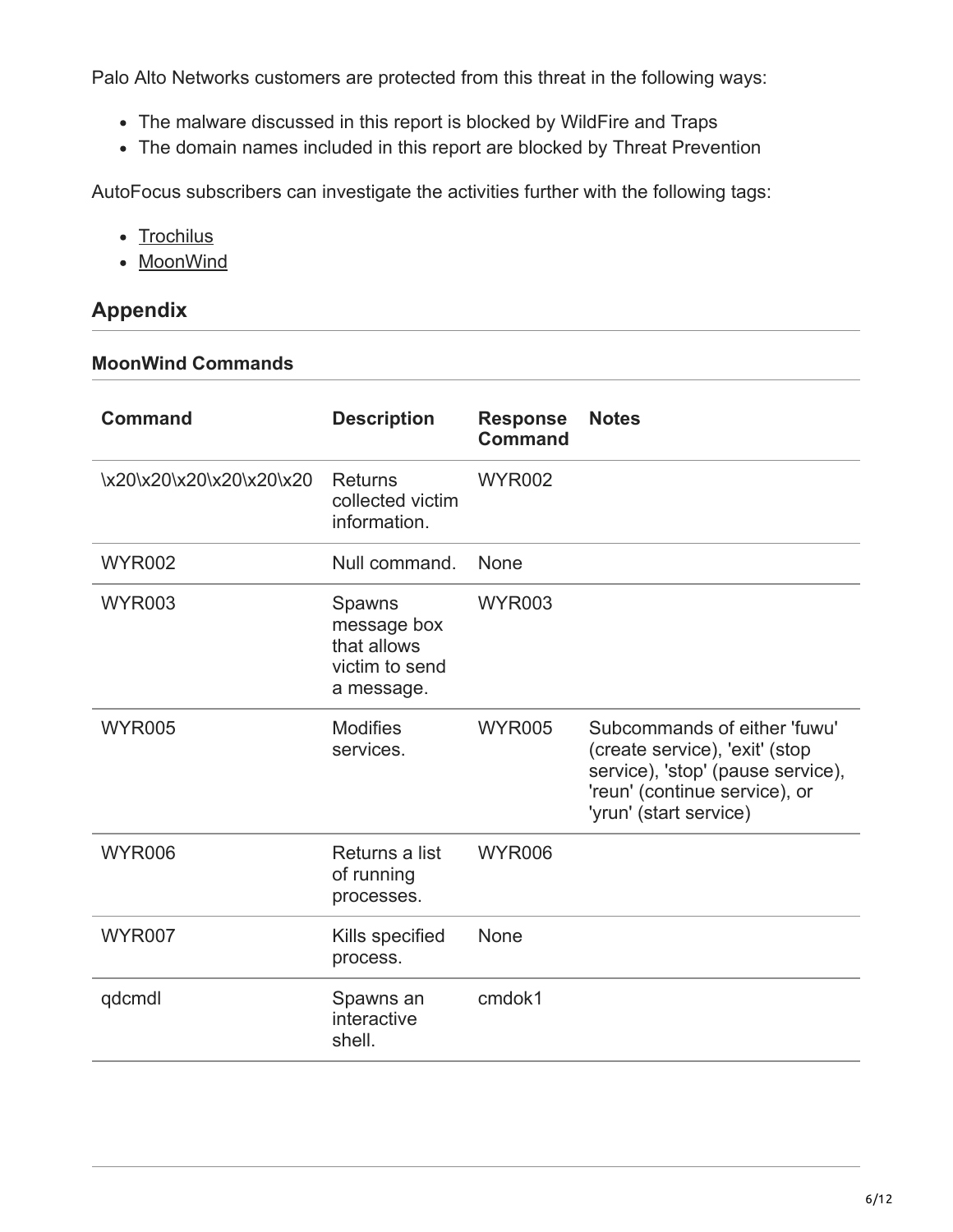| <b>WYR009</b> | Send<br>command to<br>interactive<br>shell and<br>receive results.           | <b>WYRCCC</b> |                                                |
|---------------|------------------------------------------------------------------------------|---------------|------------------------------------------------|
| <b>WYR010</b> | <b>Terminates</b><br>interactive<br>shell.                                   | None          |                                                |
| <b>WYR011</b> | Get size of<br>disks.                                                        | <b>WYR011</b> |                                                |
| <b>WYR012</b> | Returns space<br>of given<br>directory.                                      | <b>WYR012</b> |                                                |
| <b>WYR013</b> | Return a<br>directory listing<br>of specified<br>directory (C:\<br>default). | <b>WYR013</b> |                                                |
| <b>WYR014</b> | Execute<br>specified<br>command.                                             | None          |                                                |
| <b>WYR015</b> | Open specified<br>command with<br>ShellExecuteA.                             | None          |                                                |
| <b>WYR016</b> | Open specified<br>command with<br>ShellExecuteA<br>(Hidden).                 | None          |                                                |
| <b>WYR018</b> | Perform<br>directory listing<br>with file<br>attributes.                     | <b>WYR018</b> |                                                |
| xiazai        | <b>Read contents</b><br>of file<br>specified.                                | wrdown        |                                                |
| cxqdcx        | <b>Restart</b><br>MoonWind.                                                  | None          | Uses %TEMP%/restart.bat to<br>perform restart. |
| pingmu        | Return screen<br>resolution.                                                 | pmgksj        |                                                |
| qdkzpm        | Unknown.                                                                     |               |                                                |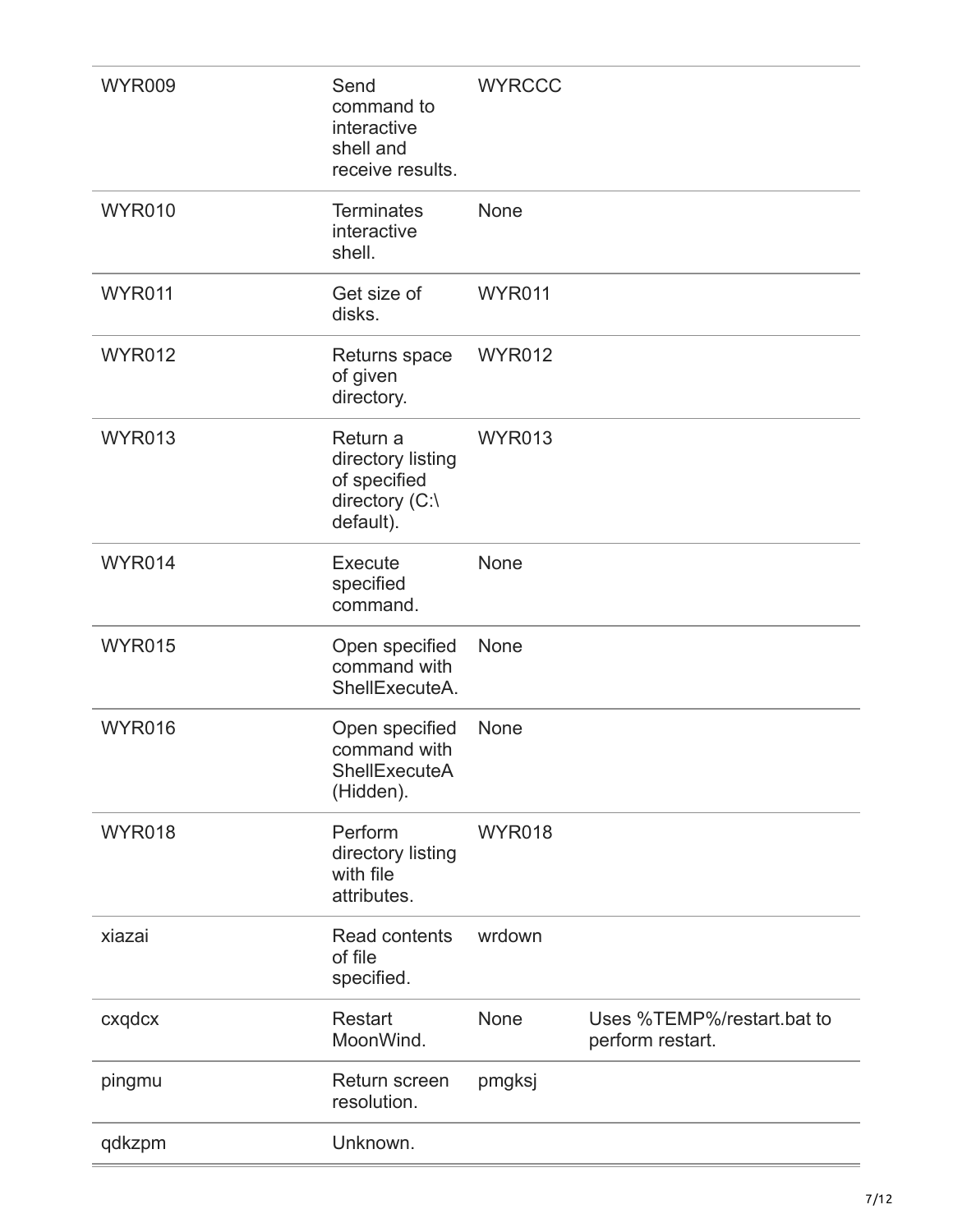| jixujj        | Unknown.                                      |        |                                                                                                                                                                                                                                |
|---------------|-----------------------------------------------|--------|--------------------------------------------------------------------------------------------------------------------------------------------------------------------------------------------------------------------------------|
| sbkzxx        | Performs<br>various mouse<br>actions.         | None   | Subcommands of either 'sj'<br>(double left-click), 'yk' (move to<br>position and right-up), 'zk'<br>(move to position and right-<br>down), 'zx' (move to position<br>and left-up), or 'yd' (move to<br>position and left-down) |
| xhpmkz        | Unknown.                                      |        |                                                                                                                                                                                                                                |
| axjpsj        | <b>Submits</b><br>keyboard<br>inputs.         | None   |                                                                                                                                                                                                                                |
| ksjljp        | <b>Starts</b><br>keylogging<br>functionality. | None   |                                                                                                                                                                                                                                |
| tzjljp        | <b>Stops</b><br>keylogging<br>functionality.  | None   |                                                                                                                                                                                                                                |
| hqjljp        | Return<br>keylogging<br>data.                 | jpjlhq |                                                                                                                                                                                                                                |
| scjpjl        | Deletes the<br>keylogging file.               | None   |                                                                                                                                                                                                                                |
| <b>XZCXZS</b> | Uninstalls<br>malware.                        | None   | Uses 'x.bat' to accomplish<br>uninstall. Written to present<br>working directory (PWD) of<br>malware.                                                                                                                          |
| httpxx        | Unknown.                                      |        |                                                                                                                                                                                                                                |
| zaicif        | Unknown.                                      |        |                                                                                                                                                                                                                                |
| xiaokl        | Unknown.                                      |        |                                                                                                                                                                                                                                |
| juxuxi        | Null command.                                 | None   |                                                                                                                                                                                                                                |
| shangc        | Unknown.                                      |        |                                                                                                                                                                                                                                |
| ecscwj        | Unknown.                                      |        |                                                                                                                                                                                                                                |
| scwjwb        | Unknown.                                      |        |                                                                                                                                                                                                                                |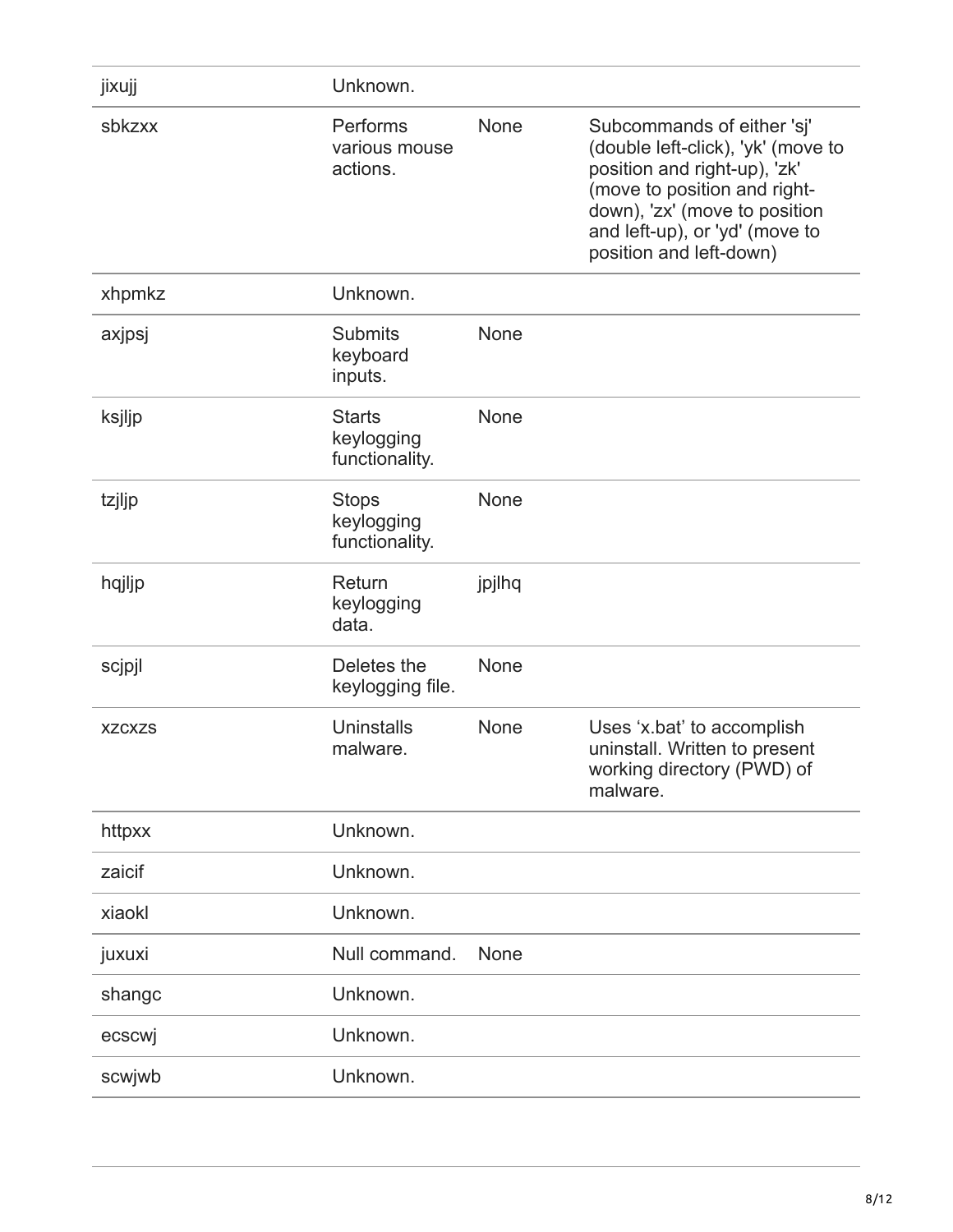| scmlcj        | <b>Creates</b><br>specified<br>directory.                     | mlwzcj |                                           |
|---------------|---------------------------------------------------------------|--------|-------------------------------------------|
| ycxiaz        | Unknown.                                                      |        |                                           |
| zcycxz        | Unknown.                                                      |        |                                           |
| ycxjml        | Creates<br>specified<br>directory.                            | None   |                                           |
| xjwjcj        | <b>Writes</b><br>specified file<br>with provided<br>contents. | None   | Command format is<br>'[filename]][data]'. |
| shanwj        | <b>Deletes</b><br>specified file.                             | None   |                                           |
| shanml        | Removes<br>specified<br>directory.                            | None   |                                           |
| gengmj        | <b>Moves</b><br>specified file.                               | None   | Command format is '[src] ^ <br>$[dst]'$ . |
| ycgwjj        | Sets hidden<br>attribute on<br>specified file.                | None   |                                           |
| copywj        | Copies<br>specified file.                                     | copyok | Command format is<br>'[src]^ ^[dst]'.     |
| fzmlwj        | Copies<br>specified<br>directory.                             | copyok | Command format is<br>'[src]^ ^[dst]'.     |
| sdxtcs        | Unknown.                                                      |        |                                           |
| qypxxl        | Get disk space<br>of specified<br>drive.                      | qdypxx |                                           |
| scdqwj        | Unknown.                                                      |        |                                           |
| wyycwj        | Unknown.                                                      |        |                                           |
| <b>XZWCSC</b> | Unknown.                                                      |        |                                           |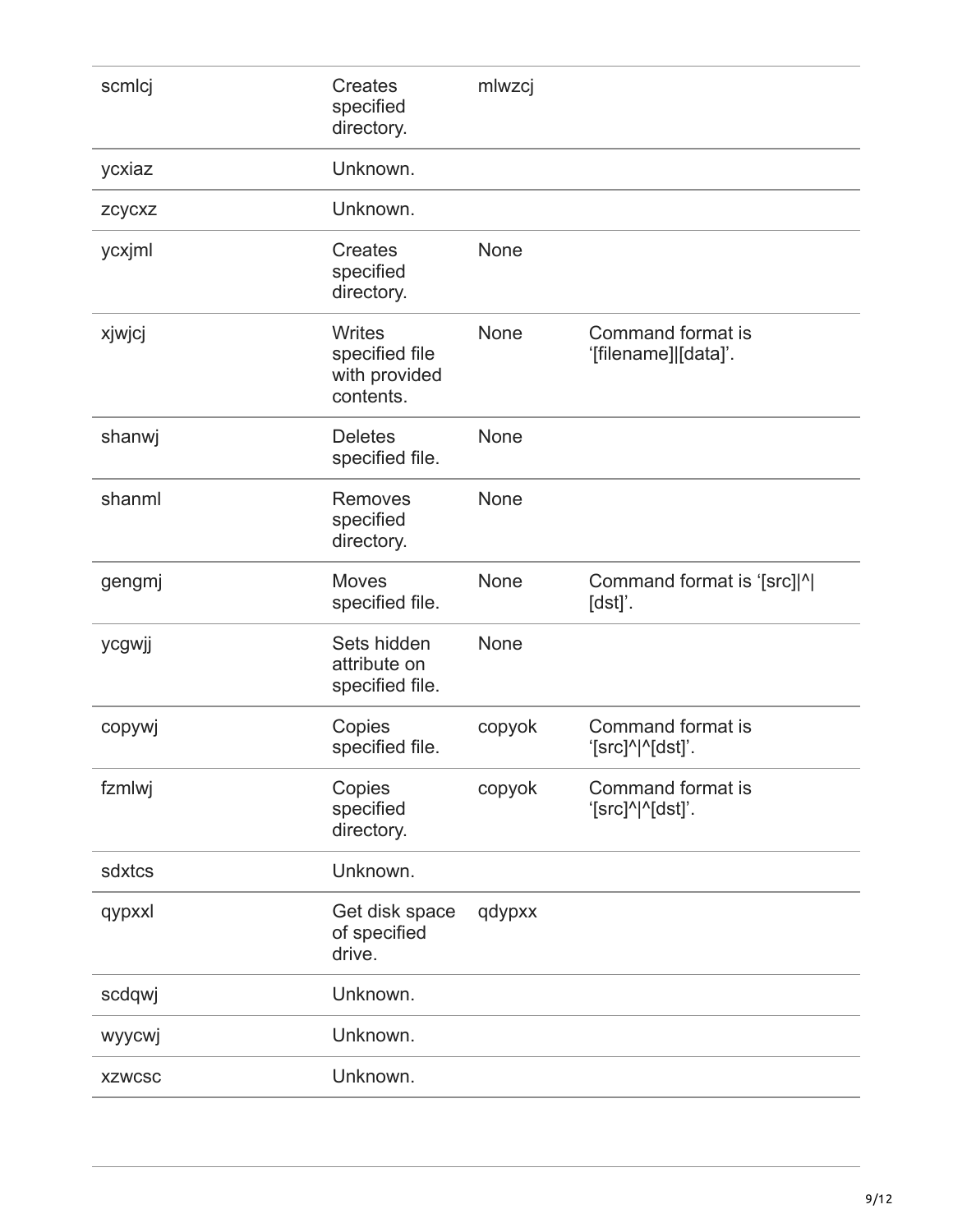| <b>XZWCYX</b> | <b>Executes</b><br>specified<br>command<br>within batch<br>script.                | None   | Uses 'boot.bat' to accomplish<br>uninstall. Written to PWD of<br>malware. |
|---------------|-----------------------------------------------------------------------------------|--------|---------------------------------------------------------------------------|
| dwjjxc        | Unknown.                                                                          |        |                                                                           |
| dwjcwj        | Unknown.                                                                          |        |                                                                           |
| dqscds        | <b>Returns</b><br>filesize of<br>specified file.                                  | qcwjcd |                                                                           |
| sjkqzd        | Unknown.                                                                          |        |                                                                           |
| sswjsj        | <b>Finds specified</b><br>file and returns<br>results<br>including<br>attributes. | wjsswb |                                                                           |
| dwjsjx        | Unknown.                                                                          |        |                                                                           |
| xzbwza        | Unknown.                                                                          |        |                                                                           |
| hqurl1        | Returns <sub>C2</sub><br>configuration<br>of MoonWind.                            | qcsxdz |                                                                           |
| ghsxip        | Writes data to<br>win.dll and<br>loads it.                                        | sdczip |                                                                           |
| khljcg        | Unknown.                                                                          |        |                                                                           |
| dqyxml        | Unknown.                                                                          |        |                                                                           |
| gxycwj        | Unknown.                                                                          |        |                                                                           |
| gxwjbc        | Unknown.                                                                          |        |                                                                           |
| gxwjok        | Unknown.                                                                          |        |                                                                           |
| fxgxcs        | Unknown.                                                                          |        |                                                                           |
| gxwjsy        | Open specified<br>command with<br>ShellExecuteA.                                  | None   |                                                                           |
| gxyxcx        | Unknown.                                                                          |        |                                                                           |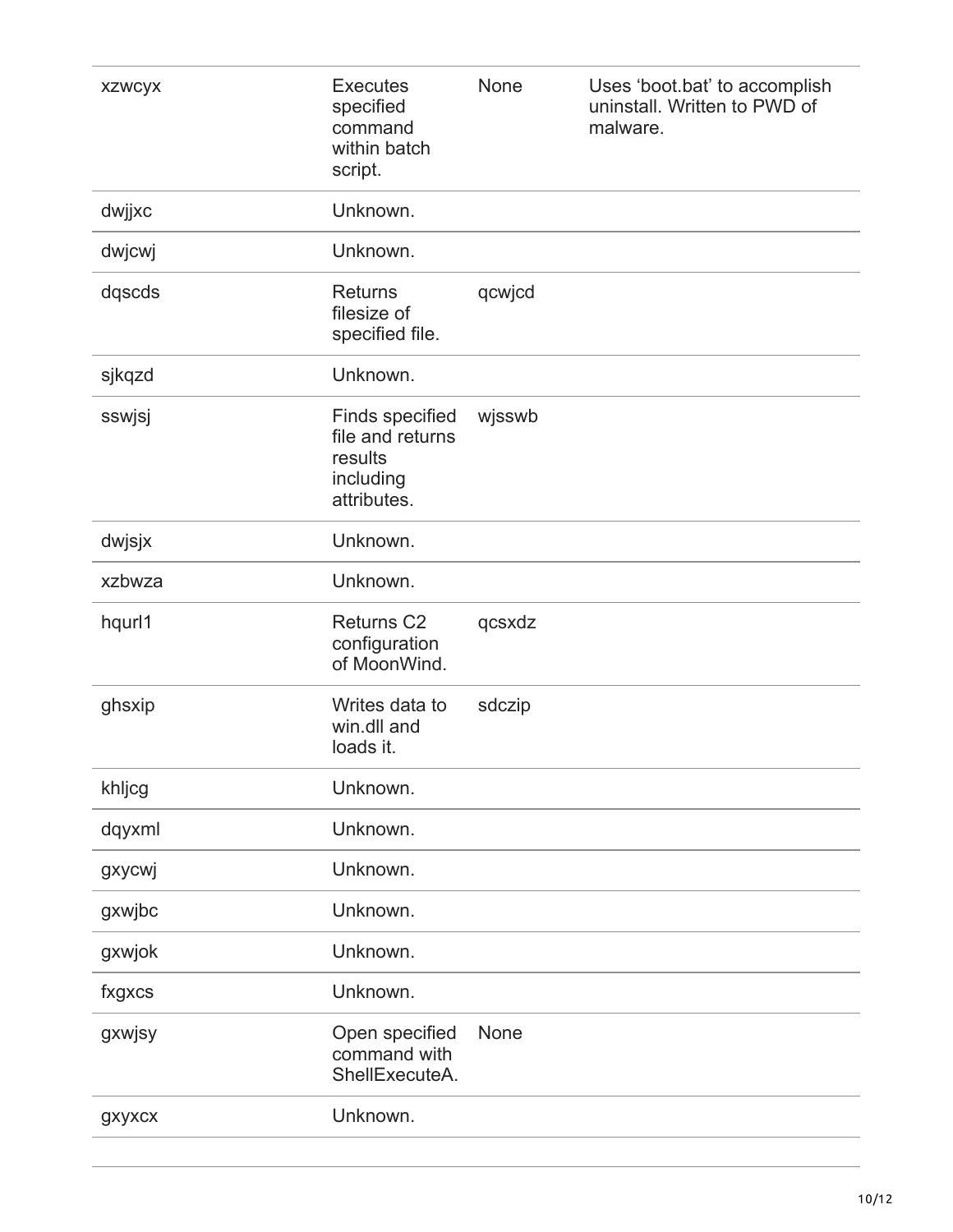| bddkzf | Unknown. |
|--------|----------|
| scwjdx | Unknown. |

xzwjdx

# **Indicators of Compromise**

### **MoonWind**

fd4856f2ec676f273ff71e1b0a1729cf6251c82780fc9e7d628deca690b02928 ce3da112e68e00621920911b1f9c72d7175894901173e703a44ac3700e4d427c e31679b82be58ace96b1d9fdfc2b62b6e91d371ed93957e0764cd7c464b04b9d f2589745671949422b19beec0856ca8b9608c02d5df4402f92c0dcc9d403010b

### **MoonWind Persistence Mechanism**

815df680be80b26b5dff0bcaf73f7495b9cae5e3ad3acb7348be188af3e75201

### **Trochilus**

59f8a31d66f053f1efcc8d7c7ebb209a8c12233423cc2dc3673373dde9b3a149

#### webswindows[.]com 192.225.226[.]195



**Ignite '17 Security Conference: Vancouver, BC June 12–15, 2017**

Ignite '17 Security Conference is a live, four-day conference designed for today's security professionals. Hear from innovators and experts, gain real-world skills through hands-on sessions and interactive workshops, and find out how breach prevention is changing the